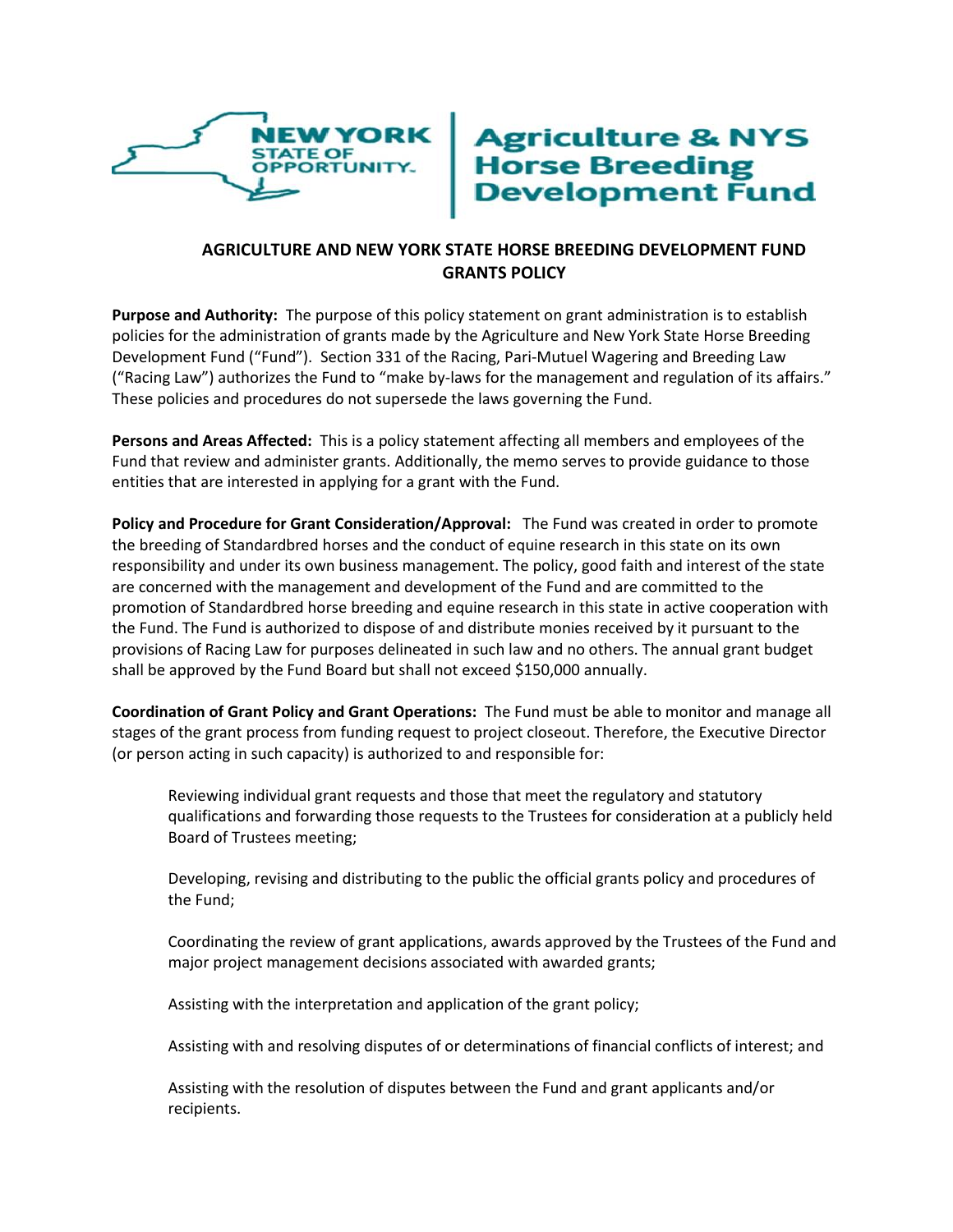**Acceptance of Grant Requests:** The Executive Director shall, at the Trustees' direction, carry out the administrative process from notification, review, and monitoring of grants to recipients. To ensure grant applications are appropriately reviewed and administered by the Fund, the following shall be observed:

All grants must be approved by a majority of the members present at a scheduled public meeting of the Board of Trustees;

Grant acceptances shall be accomplished through procedures announced at a Board of Trustees meeting;

No grant may be initiated or approved after the fiscal year to which it was provided; and

No project budget amendments which authorize increases in total project budget will be considered after the current fiscal year in which the grant was provided has concluded.

**Grants Guidelines:** Each grant recipient must adhere to the following guidelines:

Eligible grant recipients must be certified 501(c) (3) not for profit organizations or recognized by the United States Internal Revenue Service as a non-profit organization that is also tax exempt;

The recipient of the grant must have an office located within the State of New York;

Grant funding will only be provided to those entities that propose programs whose purposes qualify under Section 331 of the Racing, Pari-Mutuel Wagering and Breeding Law;

In cases where a match is required by the requestor, the requestor shall specify the source of funding by account name, project code, title or other identifying characteristics;

Grant applications must clearly state the total amount of funding requested, explain the need for the grant, explain in detail the manner in which the funds will be used, provide the project timeline and state the applicant's mission and how it relates to the mission of the fund;

The applicant must also provide a budget for the project for which the funds are requested. In cases where the total project budget exceeds the grant monies being requested, the applicant must provide the total budget along with a listing of other funding sources;

No project ending date will be extended without the approval of the Executive Director of the Fund. Request for project extension must be received by the Fund no later than 30 calendar days prior to ending date of the project;

Deadlines for submission of expenditure reports and claims for those programs which are "funded" will be enforced. If reports are not received by the Fund by the stated deadline, the grant recipient will not receive final payment;

All required expenditure reports for approve grant must be submitted by the due date as required by the Fund in its award letter. Failure to submit the report by the due date will result in scheduled payments being withheld until the required reporting is provided;